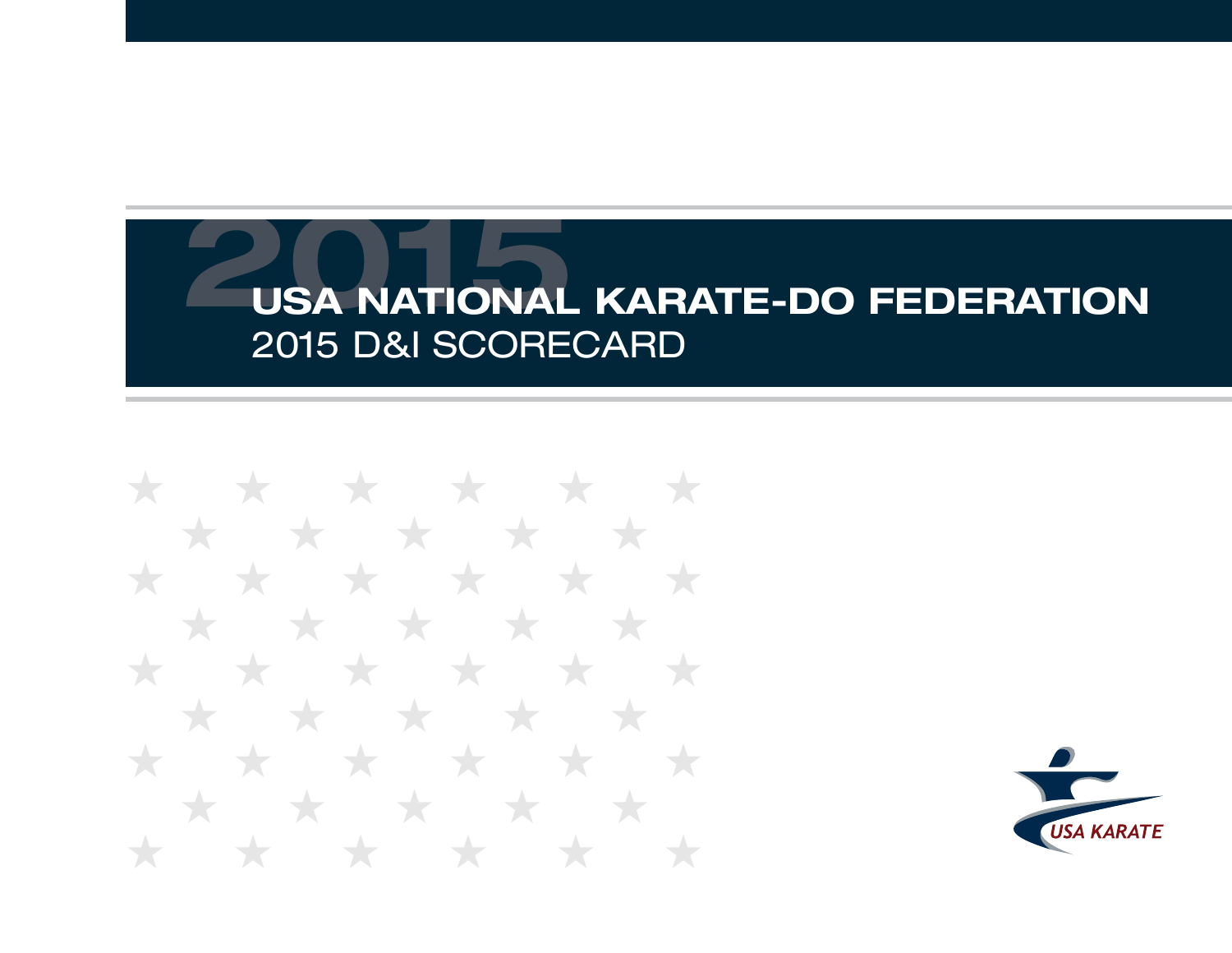

#### How the D&I Scorecard is collected and prepared

In accordance with the Ted Stevens Act, the USOC's Diversity and Inclusion department annually collects diversity data from the USOC, NGBs and HPMOs. The data is due April 1 and is based on each organization's demographic data as of Dec. 31 from the previous year.

Once the data is collected, the USOC works with a consultant to compile more than 4,000 data points into unique scorecards for each NGB, HPMO, and one for the USOC.

#### How to interpret the colors and numbers in the D&I **Scorecard**

Scores and colors are given as a percent of the benchmark. For simplicity, the scorecard uses green, yellow and red. Green indicates 85 percent or greater; yellow for 69-84 percent; and red signifies 68 percent or lower. Note that red is indicative of an opportunity to grow the sport and should be viewed as a positive prospect for creating strategy.

The color scheme allows for a quick indication of where an opportunity might exist, but it should also be put into context. In some cases, the numbers are quite small, so a change of one or two people can be very significant. Therefore red, although noteworthy, does not necessarily indicate failure.

#### How Benchmarks in the USOC D&I Scorecard are derived

The benchmark is derived from a combination of the U.S. Census, NCAA, and the specific NGB or HPMO's data. The benchmarks are tailored to each NGB and HPMO to adjust for their staff size, financial resources and uniqueness of their sport. For example, USA Volleyball's benchmark for membership data is based on 50 percent U.S. Census data and 50 percent NCAA data. For other sports like Team Handball, NCAA data is not applicable.

The D&I Scorecard measures the diversity of the USOC, NGB and HPMO's board of directors, standing committees, staff, membership, national team coaches and athletes, and developmental team coaches and athletes. The scorecard also measures the participation of women, people of color (African American/Black, Asian, Hispanic, Native American, Pacific Islander and two or more races), persons with disabilities and veterans.

The benchmarks are designed to provide an assessment and comparison of the NGBs and/or HPMOs while considering the uniqueness of each organization. For example, the benchmark for the percent of female coaches on the team is based on the percent of women on the team. Simply, the coaching staff should reflect the diversity of the team. This factor is important because some sports, like boxing, have not had female participation as long as other sports, like swimming, for instance. Therefore, fewer female coaches in boxing would be expected (at this point in time).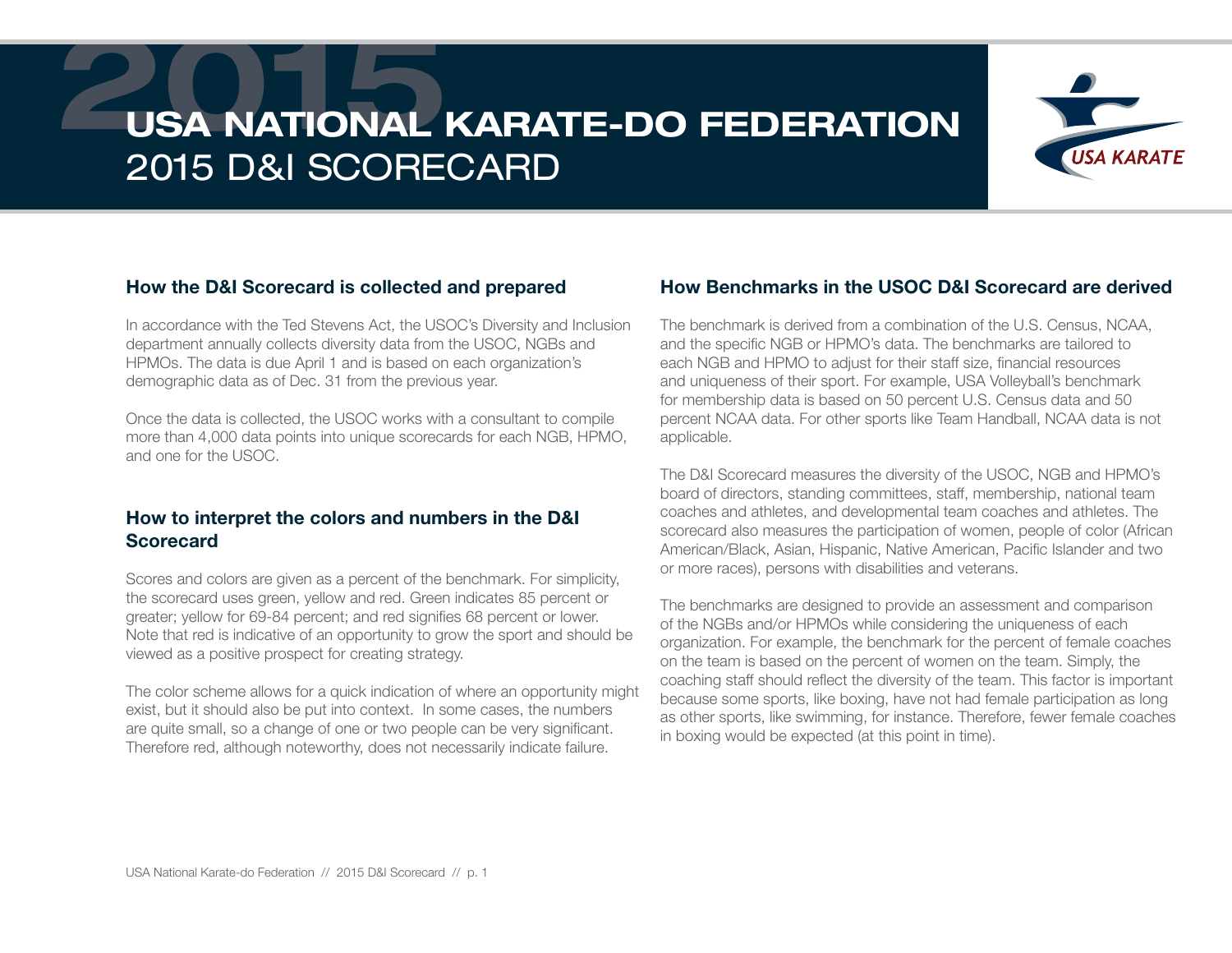

### PEOPLE OF COLOR

|                                             | # Total Employees/<br><b>Members</b> | % People of Color | <b>Benchmark</b> | % Benchmark<br><b>Achieved</b> | # Of Hires To<br><b>Benchmark</b> |
|---------------------------------------------|--------------------------------------|-------------------|------------------|--------------------------------|-----------------------------------|
| <b>Board of Directors</b>                   | 9                                    | 11.11             | 23.70            | 46.88                          |                                   |
| <b>Executive Committee</b>                  | $\circ$                              | N/A               | 0.00             | N/A                            | $\circ$                           |
| <b>Standing Committees</b>                  | 34                                   | 26.47             | 30.46            | 86.90                          |                                   |
| Professional Staff                          | 1                                    | 0.00              | 25.21            | 0.00                           | $\circ$                           |
| NGB Membership                              | 3,114                                | 26.62             | 22.05            | 120.73                         | $\circ$                           |
| National Teams (Athletes)                   | 24                                   | 45.83             | 26.62            | 172.16                         | $\circlearrowright$               |
| National Teams (Coaches & Non-Athletes)     | 11                                   | 36.36             | 39.88            | 91.17                          | $\circ$                           |
| Developmental National Teams (Athletes)     | 50                                   | 42.00             | 26.62            | 157.78                         | $\circlearrowright$               |
| Developmental National Teams (Non-Athletes) | $\circlearrowright$                  | N/A               | 0.00             | N/A                            | $\circlearrowright$               |
| Part-Time Employees /Interns                | 3                                    | 0.00              | 27.24            | 0.00                           |                                   |
| Total                                       | 3,246                                | 26.96             |                  |                                |                                   |
| Average                                     |                                      | 23.55             |                  | 84.45                          |                                   |

**Benchmark Legend** 85% to 100+ 69 to 84%  $\blacksquare$  <68%

USA National Karate-do Federation // 2015 D&I Scorecard // p. 2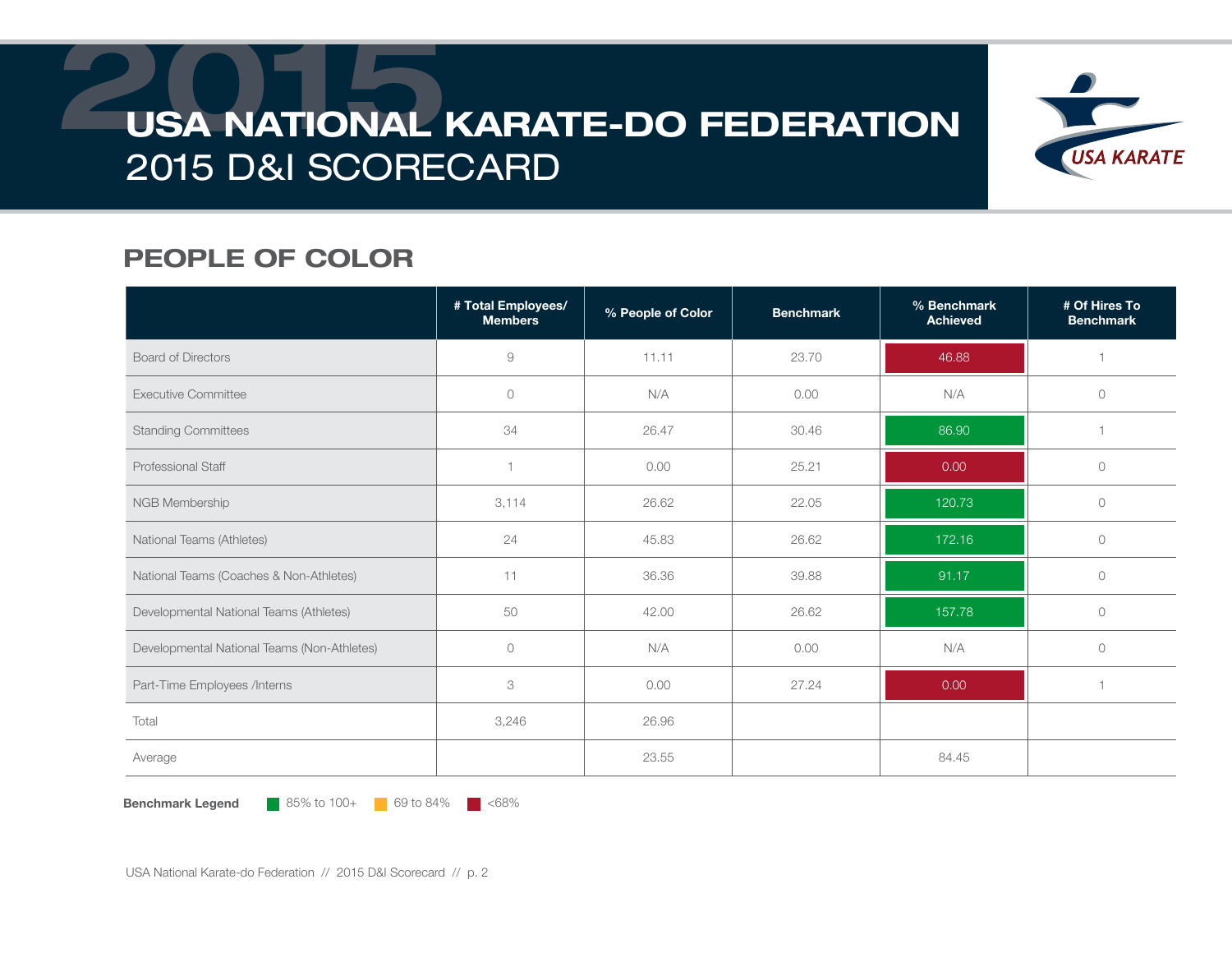

#### WOMEN

|                                             | # Total Employees/<br><b>Members</b> | % Women | <b>Benchmark</b> | % Benchmark<br><b>Achieved</b> | # Of Hires To<br><b>Benchmark</b> |
|---------------------------------------------|--------------------------------------|---------|------------------|--------------------------------|-----------------------------------|
| <b>Board of Directors</b>                   | $\Theta$                             | 11.11   | 35.95            | 30.90                          | $\mathbf{2}$                      |
| <b>Executive Committee</b>                  | $\circ$                              | N/A     | 0.00             | N/A                            | $\circ$                           |
| <b>Standing Committees</b>                  | 34                                   | 20.58   | 35.40            | 58.14                          | 5                                 |
| <b>Professional Staff</b>                   | 1                                    | 100.00  | 64.67            | 154.63                         | $\circ$                           |
| NGB Membership                              | 3,114                                | 33.84   | 34.79            | 97.27                          | 29                                |
| National Teams (Athletes)                   | 24                                   | 41.66   | 33.84            | 123.11                         | $\circ$                           |
| National Teams (Coaches & Non-Athletes)     | 11                                   | 27.27   | 39.94            | 68.28                          |                                   |
| Developmental National Teams (Athletes)     | 50                                   | 50.00   | 33.84            | 147.75                         | $\circ$                           |
| Developmental National Teams (Non-Athletes) | $\circ$                              | N/A     | 0.00             | N/A                            | $\circ$                           |
| Part-Time Employees /Interns                | 3                                    | 33.33   | 55.61            | 59.94                          |                                   |
| Total                                       | 3,246                                | 33.95   |                  |                                |                                   |
| Average                                     |                                      | 39.72   |                  | 101.30                         |                                   |

**Benchmark Legend** 85% to 100+ 69 to 84%  $\blacksquare$  <68%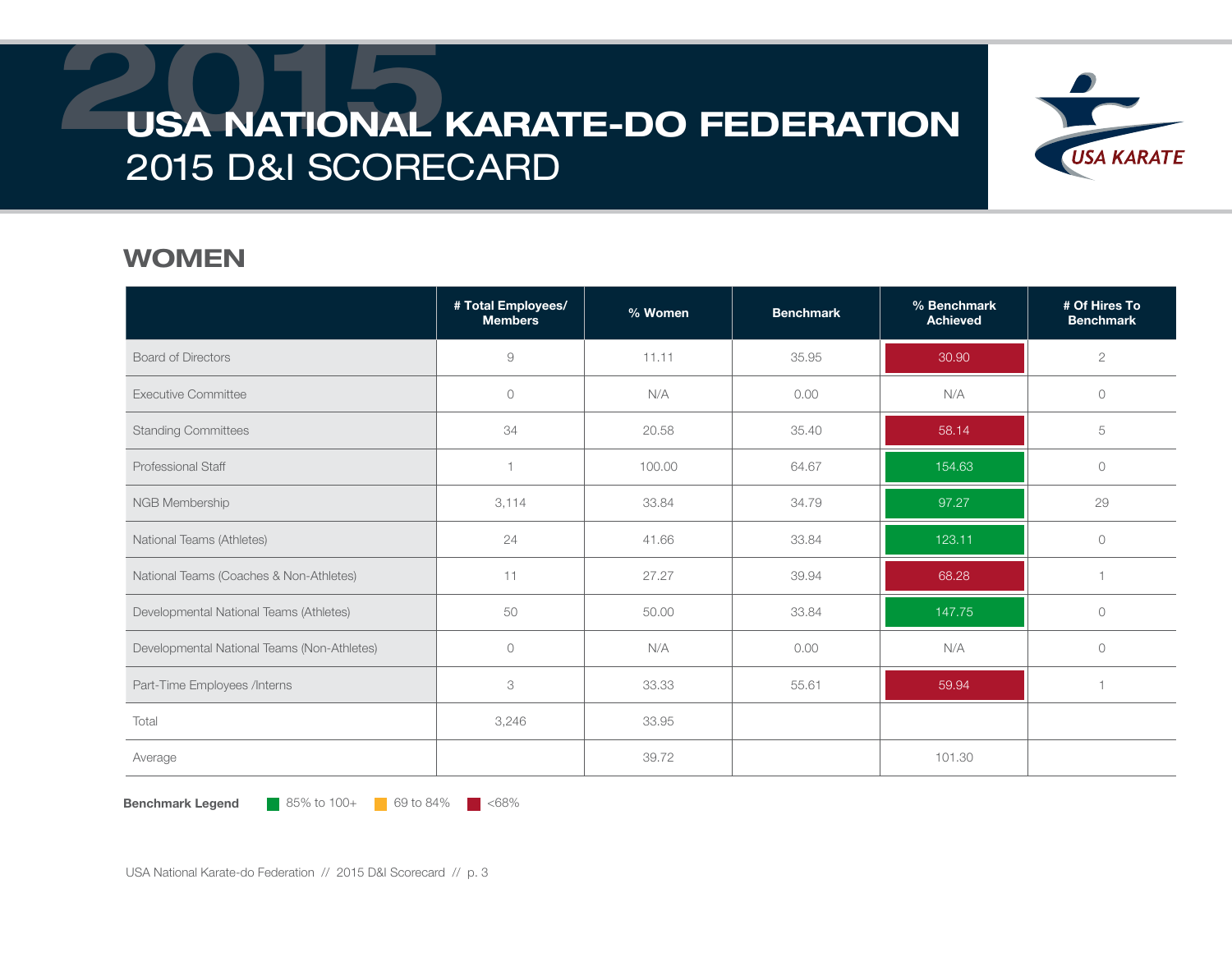

### PERSONS WITH DISABILITIES

|                                             | # Total Employees/<br><b>Members</b> | % Persons With<br><b>Disabilities</b> | <b>Benchmark</b> | % Benchmark<br><b>Achieved</b> | # Of Hires To<br><b>Benchmark</b> |
|---------------------------------------------|--------------------------------------|---------------------------------------|------------------|--------------------------------|-----------------------------------|
| <b>Board of Directors</b>                   | 9                                    | 0.00                                  | 7.00             | 0.00                           |                                   |
| <b>Executive Committee</b>                  | $\circ$                              | N/A                                   | 7.00             | N/A                            | $\circ$                           |
| <b>Standing Committees</b>                  | 34                                   | 0.00                                  | 7.00             | 0.00                           | $\mathbf{2}$                      |
| <b>Professional Staff</b>                   | 1                                    | 0.00                                  | 7.00             | 0.00                           | $\circ$                           |
| NGB Membership                              | 3,114                                | 27.71                                 | 7.00             | 395.86                         | $\circ$                           |
| National Teams (Athletes)                   | 24                                   | 0.00                                  | 7.00             | 0.00                           | $\mathbf{2}$                      |
| National Teams (Coaches & Non-Athletes)     | 11                                   | 0.00                                  | 7.00             | 0.00                           |                                   |
| Developmental National Teams (Athletes)     | 50                                   | 0.00                                  | 7.00             | 0.00                           | $\overline{4}$                    |
| Developmental National Teams (Non-Athletes) | $\circlearrowright$                  | N/A                                   | 7.00             | N/A                            | $\circlearrowright$               |
| Part-Time Employees /Interns                | 3                                    | 0.00                                  | 7.00             | 0.00                           | $\circ$                           |
| Total                                       | 3,246                                | 26.59                                 |                  |                                |                                   |
| Average                                     |                                      | 3.46                                  |                  | 49.48                          |                                   |

**Benchmark Legend** 85% to 100+ 69 to 84%  $\blacksquare$  <68%